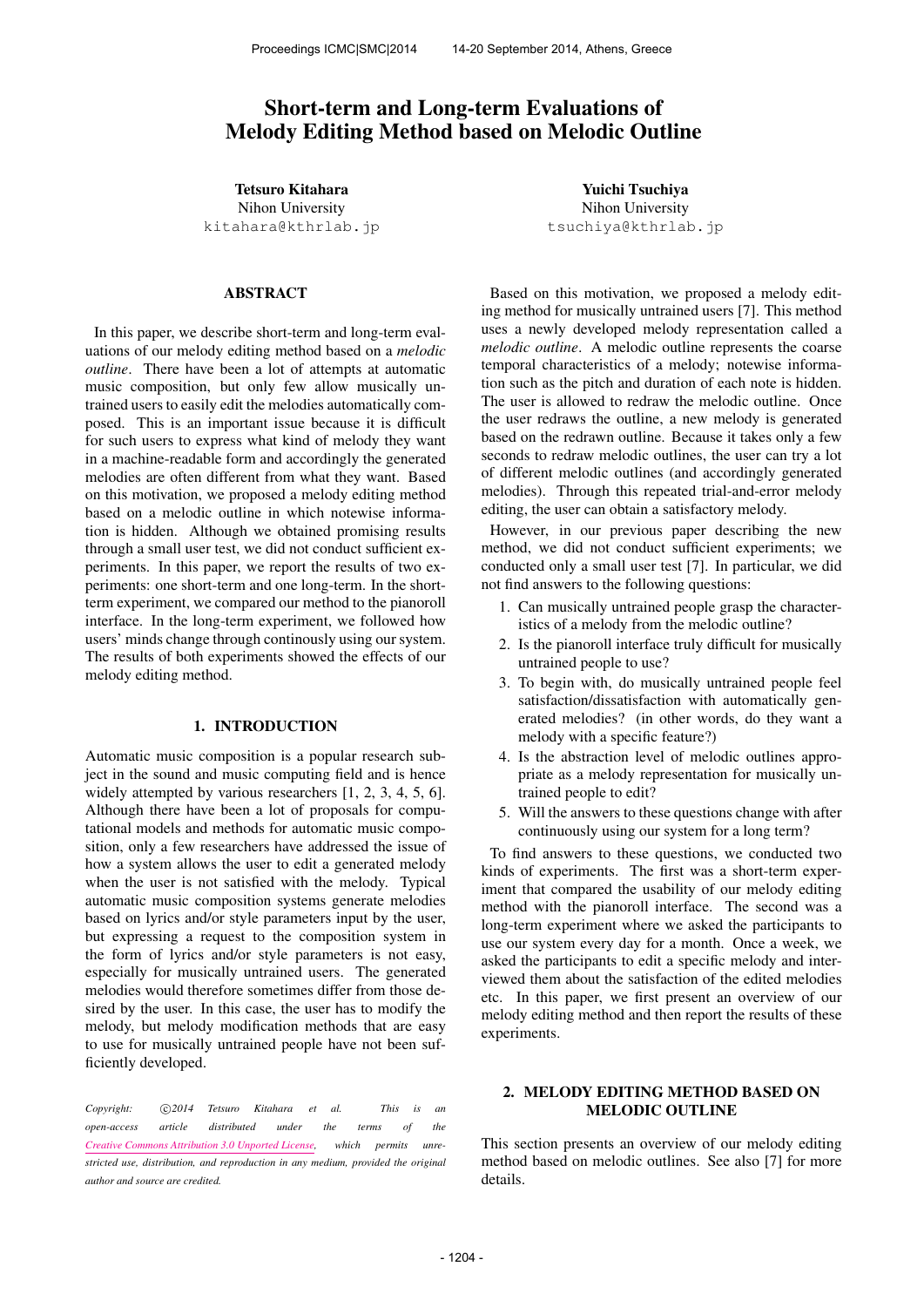

Figure 1. Example of melodic outline.

#### 2.1 What is Melodic Outline

A melodic outline is a melody representation in which the melody is represented as a continuous curve. An example is shown in Figure 1. A melodic outline is mainly used for editing a melody with a three-step process: (1) the target melody represented as a sequence of notes is automatically transformed into a melodic outline, (2) the melodic outline is redrawn by the user, and (3) the redrawn outline is transformed into a sequence of notes. The key technology for achieving this is the mutual transform of a sequence of notes and a melodic outline. We think that this mutual transform should satisfy the following requirements:

- 1. A melodic outline does not explicitly represent the pitch and note value of each note.
- 2. When a melodic outline is inversely transformed into a note sequence without any editing, the result should be equivalent to the original melody.
- 3. When a melodic outline edited by a user is transformed into a note sequence, musically inappropriate notes (e.g., notes causing dissonance) should be avoided.

No previous studies have proposed melody representations satisfying all these requirements. Various methods for transforming a melody to a lower-resolution representation have been proposed such as [8], but these representations are designed for melody matching in queryby-humming music retrieval, so they cannot be inversely transformed into a sequence of notes.

This method supposes that the user composes a melody with an existing automatic music composition system. The melody is transformed into a melodic outline with the method described in Section 2.2. The user can freely redraw the melodic outline. Once the outline is redrawn, a new melody (note sequence) is immediately generated using the method described in Section 2.3. If the user is not satisfied with the result, the user again edits the melodic outline. The user can repeat the editing process until a satisfactory melody is obtained.

### 2.2 Transform of a Note Sequence into a Melodic **Outline**

The given MIDI sequence of a melody (Figure 2 (a)) is transformed into a pitch trajectory (Figure 2 (b)). The pitch is represented logarithmically. Regarding the pitch trajectory as a periodic signal, the Fourier transform is applied to this trajectory. Note that the input to the Fourier transform is not an audio signal, so the result does not represent a



Figure 2. Flow of extracting melodic outline. (a) Note sequence of melody. (b) Pitch trajectory of melody. (c) Melodic outline.

sound spectrum. Because the Fourier transform is applied to the pitch trajectory of a melody, the result represents the feature of temporal motion in the melody. Low-order Fourier coefficients represent slow motion in the melody while high-order Fourier coefficients represent fast motion. By extracting low-order Fourier coefficients and applying the inverse Fourier transform to them, a rough pitch contour of the melody, i.e., the melodic outline, is obtained (Figure 2 (c)).

### 2.3 Inverse Transform of a Melodic Outline into a Note Sequence

Once part of the melodic outline is redrawn, the redrawn outline is transformed into a note sequence.

First, the Fourier transform is applied to the redrawn outline (Figure 3 (a)). Then, the higher-order Fourier coefficients of the original pitch trajectory, which had been removed when the melodic outline is extracted, are added to the Fourier coefficients of the redrawn outline to generate the same pitch trajectory as the original melody from the non-redrawn part of the melodic outline. Next, the inverse Fourier transform is applied, producing the post-edit pitch trajectory (Figure 3 (b)).

Next, the pitch trajectory is transformed into a note sequence. In this process, notes that cause dissonance with the accompaniment are avoided, which is achieved using a hidden Markov model. The HMM used here is shown in Figure 3. This model is formulated based on the idea that the observed pitch trajectory  $O = o_1 o_2 \cdots o_N$  is emitted with random deviation from a hidden sequence of note numbers  $H = h_1 h_2 \cdots h_N$  that does not cause dissonance.

#### 3. SHORT-TERM EXPERIMENT

The short-term experiment aimed at comparing the usability of our melody editing method with the pianoroll interface. We hypothesized that our melody editing method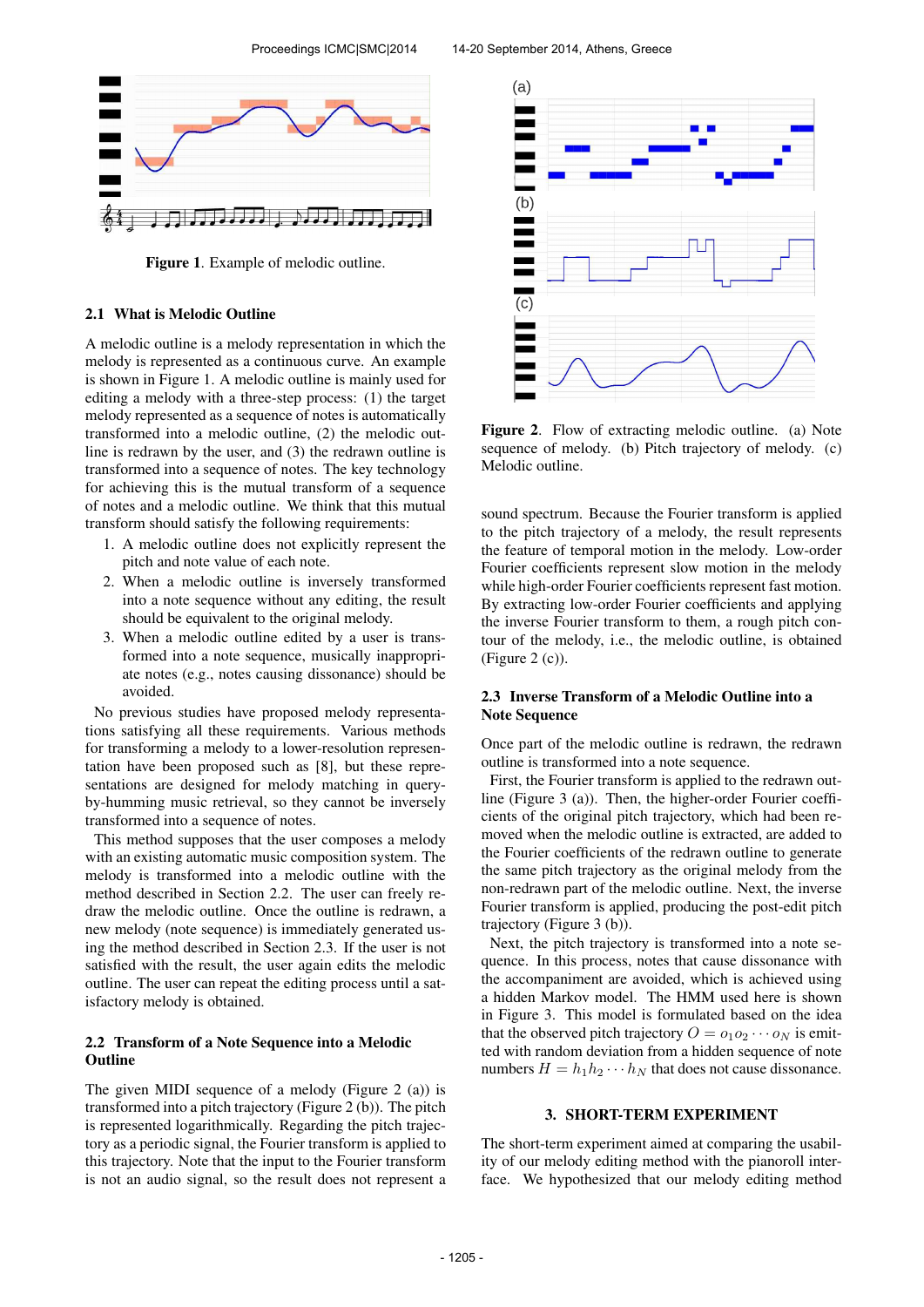

Figure 3. Flow of generating melody from meldic ountline. (a) Redrawn melodic outline. (b) Pitch trajectory obtained with the Fourier transform. (c) Melody generated with the HMM.

would be superior to the pianoroll interface for musically untrained people (such as those who have not composed using a converntional MIDI sequencer) because our method does not require the user to consider consonance with the backing harmony when selecting notes for the melody. On the other hand, we hypothesize that, for users who have composed using a conventional MIDI sequencer, our melody editing method will not be superior because they can manipulate each note directly with the pianoroll interface.

#### 3.1 Experimental Conditions

We asked the participants to edit a melody using both our system and the pianoroll interface. The melody was prepared by providing the lyrics "*Boku ga makura wo shite neru toki mo / Ohisama wa nezu ni guruguru to / Chikyu no mawari wo mawatte wa / Asa mata asa wo koshiraeru*" 1 , an excerpt of a poem entitled *Ohisama no tabi* taken from Sekai Doyo Shu[9], set to Orpheus [6], a music composition system based on the prosody of Japanese lyrics. The participants were 12 students (9 males and 3 females). The musical experience of the participants is listed in Table 1. Screenshots of the systems used in this experiment are shown in Figure 5. To allow the participants to rate the generated melodies, we installed a set of buttons labeled 1 to 5. Note that these buttons are used only for recording the pariticipant's ratings and thus have no effect on the melody generation process.



Figure 4. Overview of HMM for estimating note sequence from pose-edit pitch trajectory

Table 1. Musical experience of participants in the shortterm experiment

|              | Performance        | Composition    | Group        |
|--------------|--------------------|----------------|--------------|
| A            | Electone, 10 years | Yes            |              |
| B            | Piano, 16 years    | Yes            |              |
| C            | Piano, 9 years     | Yes            | Intermediate |
| D            | Piano, 7 years     | N <sub>0</sub> |              |
| E            | Piano, 7 years     | N <sub>0</sub> |              |
| $\mathbf{F}$ | Piano, 2 years     | No             |              |
| G            | N <sub>0</sub>     | No             |              |
| H            | N <sub>0</sub>     | N <sub>0</sub> |              |
| I            | N <sub>0</sub>     | N <sub>0</sub> | Novice       |
|              | N <sub>0</sub>     | N <sub>0</sub> |              |
| K            | N <sub>0</sub>     | N <sub>0</sub> |              |
| L            | No                 | No             |              |

A–L represents the label of each participant.

First, the participants practiced with both systems. With the participants who belong to the department of computer science, we spent 10 minutes explaining how to use both systems and then allowed free practice for three minutes. With the remaining participants, we spent 15 minutes explaining how to use both systems and then allowed free practice for five minutes.

In the next phase, we gave the participants instructions on how they should edit a given melody, namely: "make notes from the second to the third measures gradually lower in pitch, then make notes in the third measure gradually raise." The participants used our system to edit the given melody according to these instructions, and then answered the following questions:

- Q1 Were you satisfied with the output melody?
- Q2 Was editing easy?
- Q3 Did the generated melody match what you expected when drawing the outline?
- Q4 Do you think that you were able to draw a melodic outline as instructed?

The answers to these questions were on a scale of one to seven. The time for editing was not limited; participants were allowed to edit the melody until satisfied.

<sup>1</sup> This is a Japanese translation of "The sun is not a-bed, when I / At night upon my Pillow Lie; / Still round the earth his way he takes, / And morning after morning makes" from "The Sun's Travels" written by Robert L. Steveson.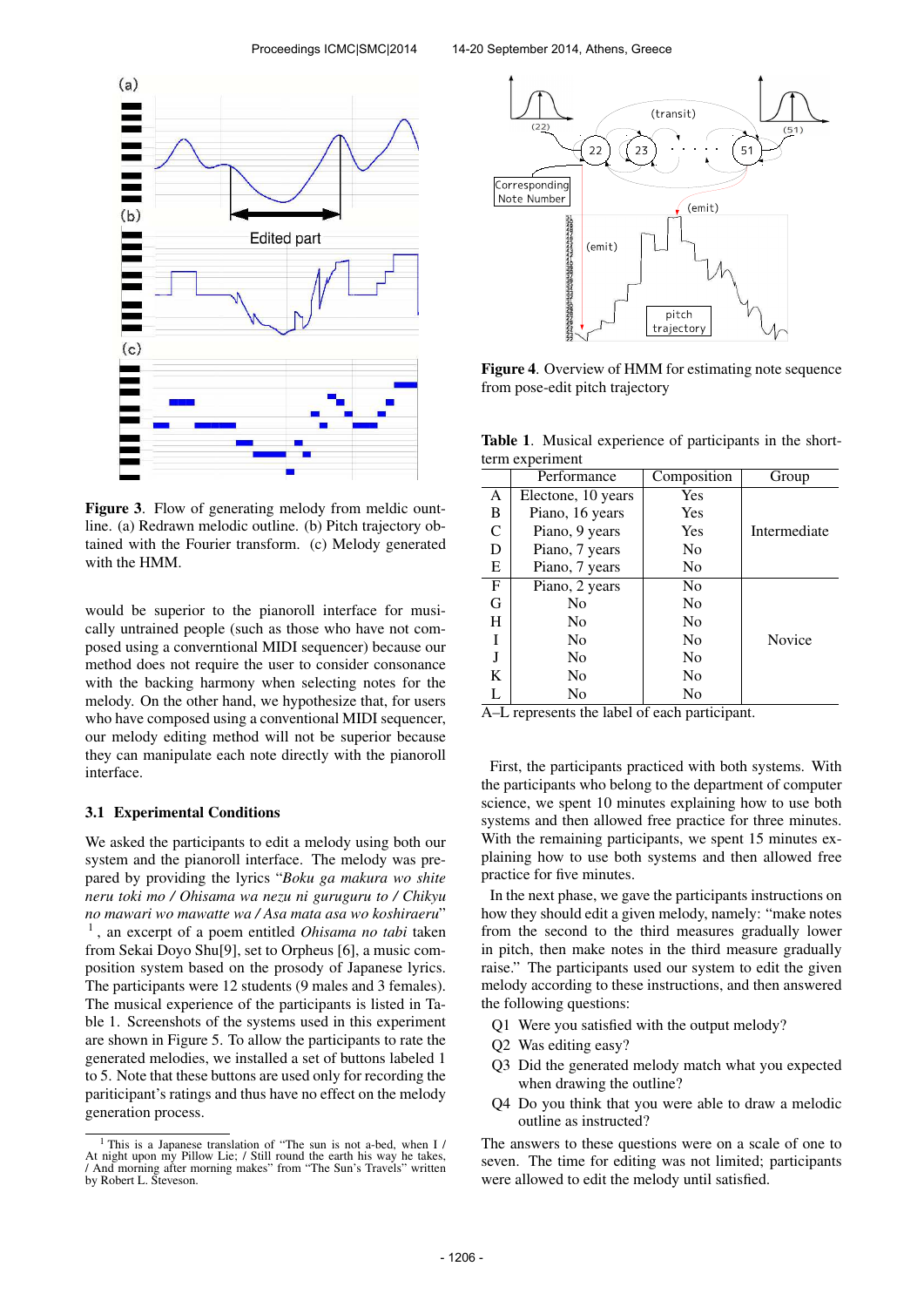| <b>Table 2.</b> Results of short-term experiment ( $\overline{1}$ NO answer) |        |                |                |                |     |                          |           |                |                          |
|------------------------------------------------------------------------------|--------|----------------|----------------|----------------|-----|--------------------------|-----------|----------------|--------------------------|
| Participants                                                                 |        | Our system     |                |                |     |                          | Pianoroll |                |                          |
|                                                                              |        | Q <sub>1</sub> | Q <sub>2</sub> | Q <sub>3</sub> | Q4  | Editing time             | Q1        | Q2             | Editing time             |
| Interm.                                                                      | A      | 6              | 3              | $\overline{c}$ | 6   | $3\text{min}$ 00s        | 6         | 6              | $1min$ 40s               |
|                                                                              | B      | 6              | 7              | 7              | 7   | $2min$ 00s               | 3         |                | $4min$ 00s               |
|                                                                              | C      | 6              | 3              | 5              | 6   | 6min 00s                 | 6         | 2              | 8min 30s                 |
|                                                                              | D      | 3              | 3              | 5              | 5   | 6min 00s                 | 5         | 6              | $5\text{min}$ 00s        |
|                                                                              | E      | 6              | $\overline{c}$ | 5              | 6   | 4min 40s                 | 5         | 5              | $5\text{min} 30\text{s}$ |
|                                                                              | Median | 6              | 3              | 5              | 6   |                          | 5         | 5              |                          |
|                                                                              | Mean   | 5.4            | 3.6            | 4.8            | 6.0 |                          | 5.0       | 4.0            |                          |
|                                                                              | F      | 6              | 7              | 6              | 6   | 3min 50s                 | 6         | 2              | 8min 00s                 |
| Novice                                                                       | G      | 1              | 2              | $\ast$         | 3   | 8min 10s                 | 7         | $\overline{c}$ | 9min 00s                 |
|                                                                              | H      | 5              | 5              | 6              | 5   | $10\text{min}$ 45s       | 2         | 2              | $14min$ 00s              |
|                                                                              |        | 6              | 6              | 6              | 7   | 4min 50s                 | 6         | 6              | 9min 20s                 |
|                                                                              | J      | 6              | 3              | 5              | 5   | $10\text{min}$ 30s       | 5         | 6              | $7min$ 40s               |
|                                                                              | K      | 6              | 6              | 5              | 5   | $4min$ 10s               | 6         | 2              | 7min 00s                 |
|                                                                              | L      | 7              | 7              | 1              | 6   | $5\text{min} 30\text{s}$ | 3         | 4              | 6min 20s                 |
|                                                                              | Median | 6              | 6              | 6              | 5   |                          | 6         | $\mathfrak{D}$ |                          |
|                                                                              | Mean   | 5.3            | 5.1            | 4.8            | 5.3 |                          | 5.0       | 3.4            |                          |

Table 2. Results of short-term experiment (\*No answer)



Figure 5. (1) Our system. (2) Pianoroll interface.

In ths final phase, pariticipants used the pianoroll interface to edit the melody according to the same instructions, and then answered Q1 and Q2.

#### 3.2 Experimental Results

The experimental results are listed in Table 2. The results are summarized as follows:

Q1 Most participants in both groups expressed high satisfaction with the generated melodies: on the scale of 1 to 7, the median was 5 or 6 and the mean was between 5.0 and 5.4. Note that Participants A to C, who have experience in composition, also highly rated the generated melodies. While the intermediate group

rated this question at 5 or higher for both methods (except for one participant), in the novice group, two participants rated it lower than 5 for the pianoroll interface. This is because it is difficult for novice users to express the given instruction as a sequence of notes. In fact, they commented in the interview that they could not generate a melody as desired and that they could not imagine how to edit it with the pianoroll interface.

- Q2 For the novice group, the ease of our system (mean: 5.1) was superior to using the pianoroll interface (mean: 3.4). The intermediate group, on the other hand, rated the ease of using the pianoroll interface (mean: 4.0) superior to our system (mean: 3.6). Participant A rated our system low because this participant had experience using the pianoroll interface built into a commercial MIDI sequencer. Participants D and E rated our system low because they can understand a melody as a note sequence due to their long experience in piano performance and they are comfortable with manipulating notes directly. In contrast, ratings by participants in the novice group were low for the pianoroll interface. This is because it was difficult for them to understand a melody as a sequence of notes.
- Q3 The ratings for this question were high (median: 5 or 6, mean: 4.8). This result shows that the process of generating a melody (a note sequence) from a given melodic outline is appropriate.
- Q4 The ratings for this question were also high (median: 5 or 6, mean: 5.3–6.0). This result shows that our melodic outline is an appropriate representation for musically untrained users to express their desire for melody generation.
- Editing time The editing time was lower with our system in most cases of both groups. This is because (1) they do not have to repeat trial-and-error to avoid musically inappropriate notes since such notes are automatically avoided; and (2) they can edit multi-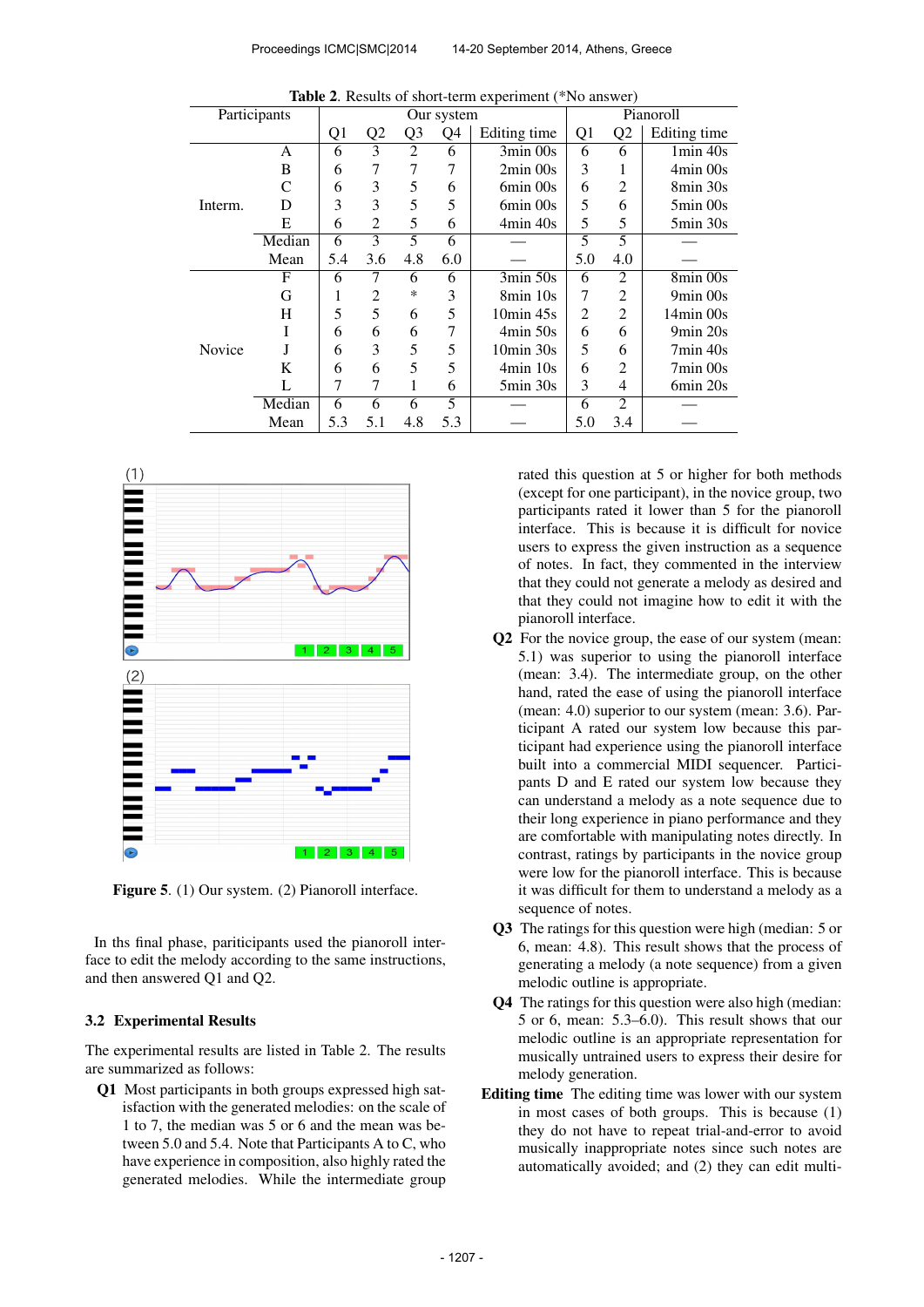ple notes with a single short operation.

### 3.3 Future Issues Revealed through the Experiment

One of the most important issues to consider in the future is to enable users to adjust the parameters for melody generation. In particular, the degree of appearance of nondiatonic notes, which is defined by the state transition probabilities in the HMM, is an important parameter. An intuitive graphical user interface for controlling such a parameter will widen the variability of generated melodies. In fact, Participant B commented that he did not obtain a desired melody although he tried editing again and again. This comment implies a demand for greater ability to adjust parameters.

Finally, there was a comment that it was not easy to draw a melodic outline with a mouse. This problem can be solved by using a tablet PC.

### 4. LONG-TERM EXPERIMENT

We conducted a long-term experiment to observe how the opinions of musically untrained people changed during repeated sessions with melody editing. We were particularly interested in changes in participants' the standard of satisfaction with melodies, their desire for melody generation, and their thoughts while editing melodies.

### 4.1 Experimental Conditions

The experiment was divided into practice and test phases:

- Practice: The participant was required to practice melody editing using a tablet PC every day. This practice could be done anywhere and at any time.
- Test: Once a week, the participant was required to come to our laboratory and edit a specified melody using the same tablet PC. During editing, the participant's screen was captured and recorded as a video. Afterward, the experimenter interviewed the participant while watching the video together.

The experiment was conducted for one month. Only our system (Figure  $5(1)$ ) was used; no comparison with the pianoroll interface was conducted. The participants for this experiment included three students (age: 22–24), none of which had experience playing an instrument or composing.

The instructions of each phase were as follows:

### Practice:

- 1) Listen to three melodies. (The three melodies were prepared in advance using Orpheus [6] with the same lyrics and different parameters (harmony / rhythm). The lyrics were taken from "*Sekai Doyo Shu*"(a collection of Japanese translations of children's songs in the world) [9] at random.)
- 2) Choose two of the three melodies to edit.
- 3) Edit each of the chosen melodies as instructed below:
	- 3-1) Launch our system. A text box will appear.
	- 3-2) In the text box, input how you want to edit this melody; use natural language (specifically Japanese). (This input is regarded as a tentative goal of melody editing, but the actual goal can change during the editing.)

| <b>Table 3.</b> Results of long-term experiment |          |    |    |    |                                                     |  |  |
|-------------------------------------------------|----------|----|----|----|-----------------------------------------------------|--|--|
|                                                 |          | Q1 | Q2 | Q3 | Avg. editing time                                   |  |  |
|                                                 | 1st week | 6  | 6  | 6  | 3min30s                                             |  |  |
| A                                               | 2nd week |    |    | 6  | 3min20s                                             |  |  |
|                                                 | 3rd week | 5  | 5  | 5  | 3min00s                                             |  |  |
|                                                 | 4th week | 6  | 6  |    | 2min40s                                             |  |  |
|                                                 | 1st week | 5  | 5  | 6  | 6min40s                                             |  |  |
| B                                               | 2nd week | 3  | 4  | 3  | 4min40s                                             |  |  |
|                                                 | 3rd week | 6  | 5  | 6  | 3min40s                                             |  |  |
|                                                 | 4th week | 6  | 5  | 7  | 3min30s                                             |  |  |
|                                                 | 1st week | 6  | 5  | 3  | $5\text{min}30\text{s}$                             |  |  |
| C                                               | 2nd week | 5  | 6  | 6  | $7\text{min}30\text{s}$                             |  |  |
|                                                 | 3rd week | 6  | 5  | 5  | 4min10s                                             |  |  |
|                                                 | 4th week |    | 6  |    | 4min50s<br>and 4:00 months which could focus the se |  |  |

Participants A–C are different participants from those in the short-term experiment.

- 3-3) Start editing. (During editing, the participant can play back the current melody anytime. After listening to the current melody, the participant is asked to click one of the rating buttons 1 to 5. These rating buttons are used only to express satisfaction/dissatisfaction with the result of editing, and have no effect on the melody generation process.)
- 3-4) Finish editing when you are satisfied with the generated melody.

### Test:

Procedures during the test phase are same as during the practice phase. In this phase, after completing Steps 1 to 3, the experimenter interviewed each participant while watching video of the screen captured during melody editing. Participants were particularly asked to articulate their thoughts while editing and their feelings when listening to the generated melodies. Participants were also asked the following questions:

- Q1 Were you satisfied with the output melody?
- Q2 Did the generated melody match what you expected when drawing the outline?
- Q3 Was editing easy?

The answers to these questions were on a scale of one to seven.

### 4.2 Experimental Results

In the last week of the experiment, all participants rated all questions equal to or higher than in the first week. These findings show that participants became familiar with our system and learned how to achieve melodies they liked with our system.

However, the results in the third week for Participants A and C and in the second week for Participant B were lower than in the previous weeks. This is because they got a stronger sense of what they wanted as they became familiar with melody editing. In fact, the participants often edited specific notes again and again, and said in the interview that they wanted to achieve a particular melody. This implies that the experience of melody editing with our system arouses musically untrained people to explore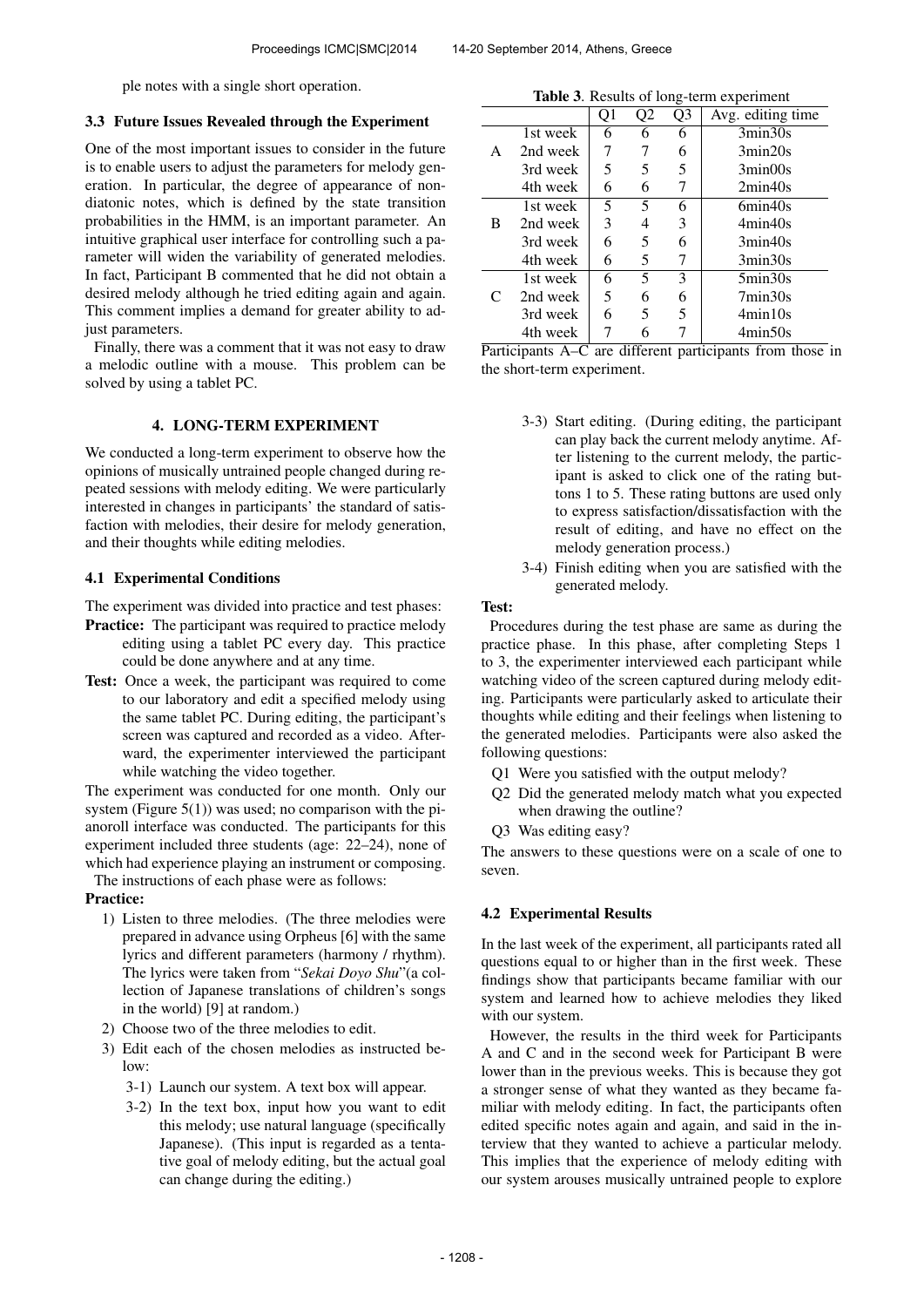melodies that they want and make their desire for certain melodies clearer.

When asked whether anything changed during the onemonth period, Participant A answered that he learned to anticipate the melody only by seeing the melodic outline on the screen and to expect what melody would be generated when drawing changes in the outline. These results show that our system is useful in improving the musical ability of untrained people, as well as supporting such people's composition.

#### 4.3 Future Issues Revealed through the Experiment

The most salient comment in the interviews was the demand to be able to edit specific notes. Because such comments were few in the first week, this demand was clearly enhanced by the experience of editing melodies at the outline level. In addition, there was a comment that the outline-level editing was suitable as a first step, but the participant came to want note-level editing as the experiment progressed. These comments show that the best solution will be an integration of outline-level and note-level editing strategies. In fact, we have developed a prototype system where users can seamlessly switch between the two editing strategies. Users can edit a melody first at the outline level and then (after finding note-level demands for the melody) at the note level. We conducted an experiment with this prototype system and obtained promising results, which will be reported in a separate paper.

Sometimes the generated melodies did not match the melodic outlines that participants drew. This is caused by constraints in the Viterbi search of the HMM. In the current settings of the state transition probabilities, the possibility of the appearance of C and G are high. In addition, the probability of transiting from a note to the same note is set low to avoid monotonous melodies. These settings sometimes make the generated melody deviate far from the drawn outline. A mechanism for adjusting such parameter settings will solve this problem.

### 5. CONCLUSION

In this study, we conducted short-term and long-term evaluations on a melody editing method based on melodic outlines that we proposed in a previous paper [7]. In particular, we focused on the five questions described in the Introduction. Through the experiments, we obtained the following answers to these questions:

- 1. Can musically untrained people grasp the characteristics of a melody from the melodic outline? Yes. In particular, they learned to anticipate a melody from the melodic outline after using the system for several weeks.
- 2. Is the pianoroll interface truly difficult for musically untrained people to use? Yes. The usability rating of the pianoroll interface by the novice group was low.
- 3. To begin with, do musically untrained people feel satisfaction/dissatisfaction with automatically generated melodies? (in other words, do they want a melody with a specific feature?)

Yes. They actually felt dissatisfaction with some melodies and tried to edit it to get a satisfactory melody.

4. Is the abstraction level of melodic outlines appropriate as a melody representation for musically untrained people to edit?

Yes. They successfully expressed what melody they wanted at the melodic outline level.

5. Will the answers to these questions change after continuously using our system for a long term? Yes. As they experienced melody editing with our system for a month, their intention of melody editing became clearer and more specific, and they became interested in more detailed, note-level melody editing.

In the future, we will extend our melody editing method based on discussions described in Sections 3.3 and 4.3.

Acknowledgments: This work was supported by JSPS KAKENHI Grant Number 26240025.

#### 6. REFERENCES

- [1] L. Hiller and L. Isaacson, "Musical composition with a high-speed digital computer," *Journal of Audio Engineering Society*, 1958.
- [2] C. Ames and M. Domino, "Cybernetic composer: An overview," in *Understanding Music with AI*, M. Balaban, K. Ebcioglu, and O. Laske, Eds. AAAI Press, 1992, pp. 186–205.
- [3] D. Cope, *Computers and Musical Style*. Oxford University Press, 1991.
- [4] J. A. Biles, "Genjam: A genetic algorithm for generating jazz solos," in *Proc. ICMC*, 1994.
- [5] D. Ando, P. Dahlstedt, M. G. Nordaxhl, and H. Iba, "Computer aided composition by means of interactive gp," in *Proc. ICMC*, 2006, pp. 254–257.
- [6] S. Fukayama, K. Nakatsuma, S. Sako, T. Nishimoto, and S. Sagayama, "Automatic song composition from the lyrics exploiting prosody of the japanese language," in *Proc. Sound and Music Computing*, 2010.
- [7] Y. Tsuchiya and T. Kitahara, "Melodic outline extraction method for non-note-level melody editing," in *Proc. Sound and Music Computing*, 2013, pp. 762– 767.
- [8] M. Marolt, "A mid-level representation for melodybased retrieval in audio collections," *IEEE Trans. Multimedia*, vol. 10, no. 8, pp. 1617–1625, 2008.
- [9] Y. Saijo and M. Mizutani, *Sekai Doyo Shu*. Fuzanbo, 1991, (in Japanese).

### A. EXCERPTS OF INTERVIEWS

### A.1 Participant A

*1st week*

- —–At the beginning of the editing, what kind of melody did you want to make this melody?"
- Participant A Because notes in the latter half were a little high, I wanted to make some of them lower.
- What did you think when you listened to the result?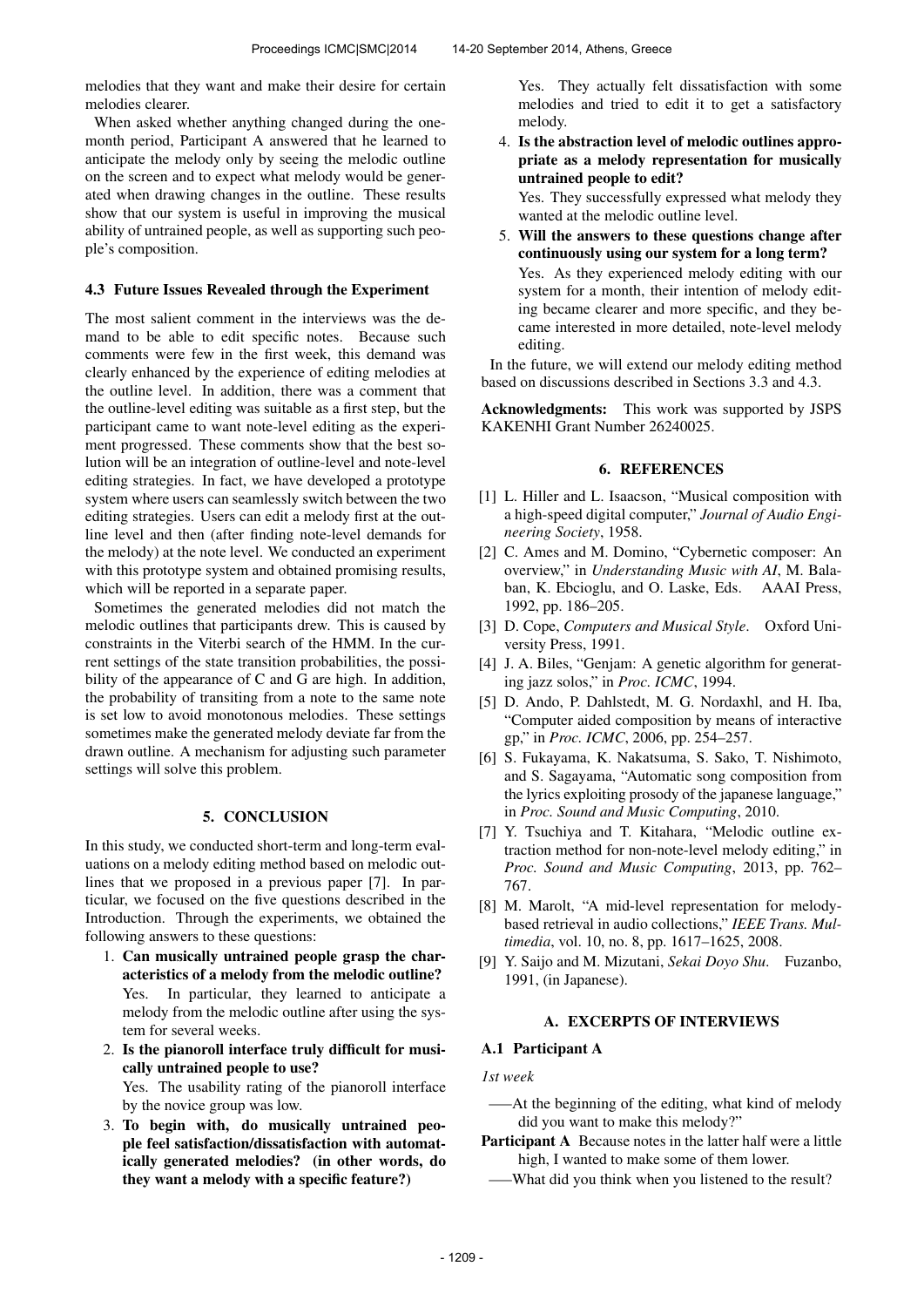A The melody drastically fell down in pitch at the edited part. So I made also the previous note a little lower. —–You clicked the button of Score 2. Why?

A Because the edited part was strange.

—–What was your rating (out of 100) of the melody when you finished editing?

A 70.

*2nd week*

- —–You input "stir up" as your tentative goal of editing. What does this mean?
- A Going up, going down, going up, going down, ... something like that.
	- —–You made some notes very high.
- A Yes, I actually wanted to edit the melody this way. The editing was comfortable.
- —–After that, you repeatedly edited a note in the last measure.
- A While editing a melody, I came to want to move a specific note to a particular position. But I couldn't.
- —–What is your rating of your melody this week? A 90.

—–What is the reason for the 10 points subtracted?

A Because I wanted to edit the above-mentioned note.

*3rd week*

- —–You said you wanted to make notes in the third measure higher. How clear is this desire?
- A It succeeded to some extent. I'm interested in further notewise editing, though I'm not sure it will succeed.
	- —–What did you feel when listened to the edited melody?
- A It was different from expected.

—–What notes ?

- A Last three notes in the third measure. I felt they were strange, so I edited them.
- —–You edited these notes again and again. What melody did you aim for?
- A I wanted to make the three notes the same in pitch. But I couldn't.
- —–What is your rating of your melody this week?
- A 100. The final result was very good.
- —–Do you feel anything different compared to editing at the first week?
- A When drawing a melodic outline, I could anticipate the generated result a little.

### *4th week*

—–Do you find any changes during this period?

A I learned to imagine the melody only by seeing the screen.

(snip)

- —–You said that you wanted to make notes in the third measure higher. Did you have a more specific idea?
- A I wanted to make some notes at the end the same in pitch. I wanted to edit each note separately.
	- —–What was your impression of the generated melody?
- A It would be better if some of the last notes were a little higher.

—–So, you edited them in that way. Was the editing easy?

- A Yes. But, after that, I repeated the editing to make them same in pitch.
- —–What is your satisfaction with your melody?
- A 90 (out of 100).

# A.2 Participant B

*1st week*

- —–You wanted to make the notes of the first measure higher. Did you have more specific goal?
- Participant B The original melody had a repetition of the same note, so I wanted to make these notes scattered.
- —–At the beginning, you repeated editing without listening to the results.
- B I wanted to edit a specific note. But that note was not edited as intended.
- —–Indeed, sometimes a melody that is not along the outline was generated.

**B** I felt it was difficult to edit it.

—–What is your satisfaction with the generated melody?

B 3 (out of 5). Because I couldn't edit the notes I wanted to edit.

### *2nd week*

- —–How was the editing compared to the previous week's editing?
- B I easily edited in contrast to the previous week.
- —–Your goal was to make the melody more bright. You edited the melody so that it rises in pitch. Was it easy?
- B Yes, it was.
- —–You often edited the same part again and again.
- **B** I wanted to change a specific note to a particular pitch, but I couldn't.
- —–Does your goal become clearer while editing?
- B It is difficult. Rather, I wander from melody to melody through repeated editing and listening.
- —–What is your satisfaction with the generated melody?

- —–Why did you subtract 20 points?
- B Because the goal of editing was changed from the original goal. I'm often confused when better melodies are generated than what I originally imaged.

### *3rd week*

- —–You intended to make the first measure more bright. Was the generated melody as intended?
- B Yes. Editing a melodic outline was easy. The output melody was also good.
- —–Then, you edited the latter half. What did you intend?

B While listening, I came to want to edit also the latter half. I succeeded in making a favorite melody.

—–What is your rating of the melody you made?

**B** 80 (out of 100).